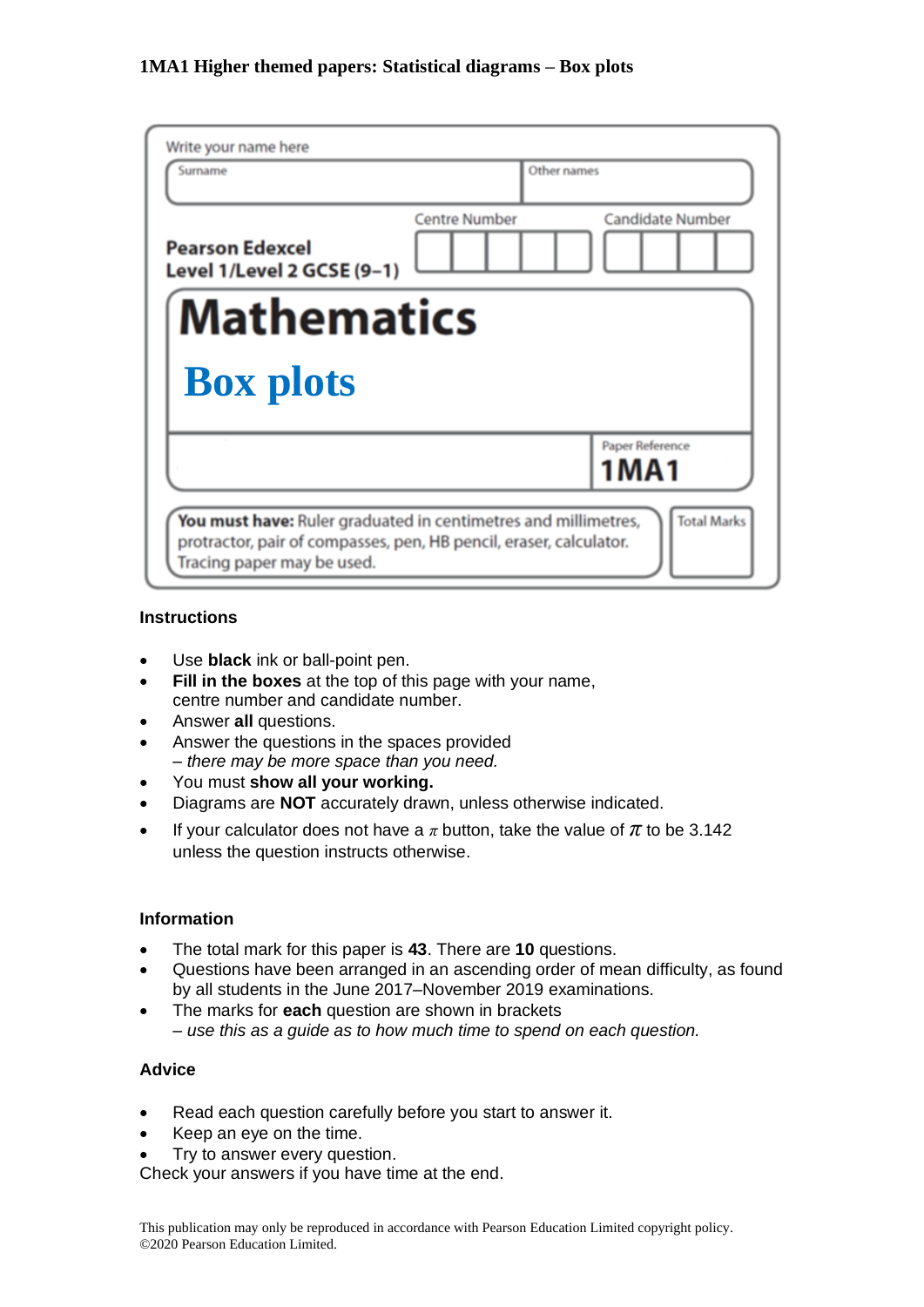**1** The box plot shows information about the distribution of the amounts of money spent by some male students on their holidays. some male students on their holidays.



(*a*) Work out the interquartile range for the amounts of money spent by these male students.

£....................................................... **(2)**

The table below shows information about the distribution of the amounts of money spent by some female students on their holidays.  $T_{\text{S}}$  some remain statements on them homotopy spent  $T_{\text{S}}$ 

|                      | <b>Smallest</b> | Lower<br>quartile | Median | Upper<br>quartile | Largest |
|----------------------|-----------------|-------------------|--------|-------------------|---------|
| Money<br>spent $(f)$ | 60              | 180               | 300    | 350               | 650     |

 $(b)$  On the grid above, draw a box plot for the information in the table.

**(2)**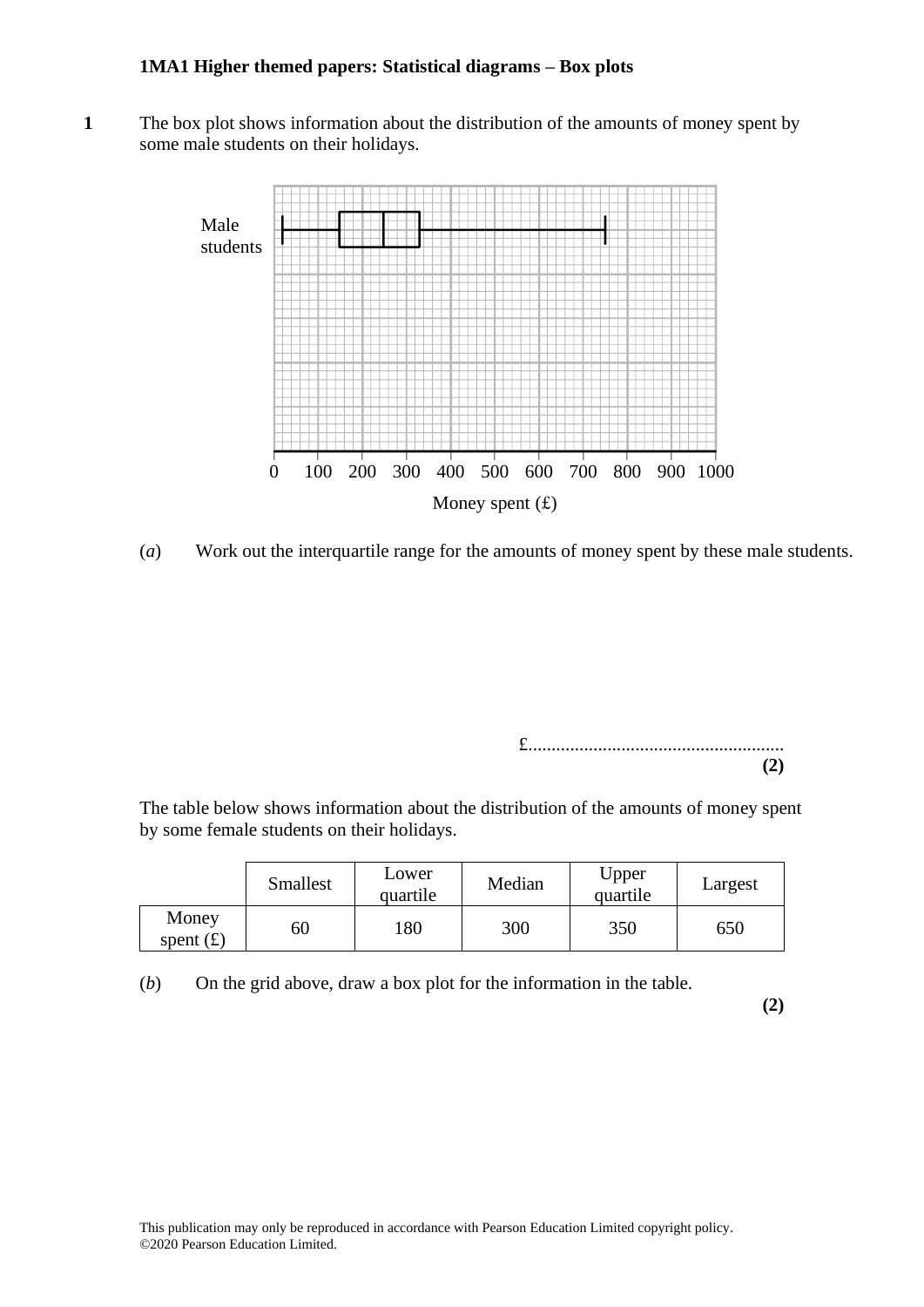Chris says,

"The box plots show that the female students spent more money than the male students."

(*c*) Is Chris correct? Give a reason for your answer. .......................................................................................................................................... .......................................................................................................................................... .......................................................................................................................................... .......................................................................................................................................... **(1) (Total for Question 1 is 5 marks) \_\_\_\_\_\_\_\_\_\_\_\_\_\_\_\_\_\_\_\_\_\_\_\_\_\_\_\_\_\_\_\_\_\_\_\_\_\_\_\_\_\_\_\_\_\_\_\_\_\_\_\_\_\_\_\_\_\_\_\_\_\_\_\_\_\_\_\_\_**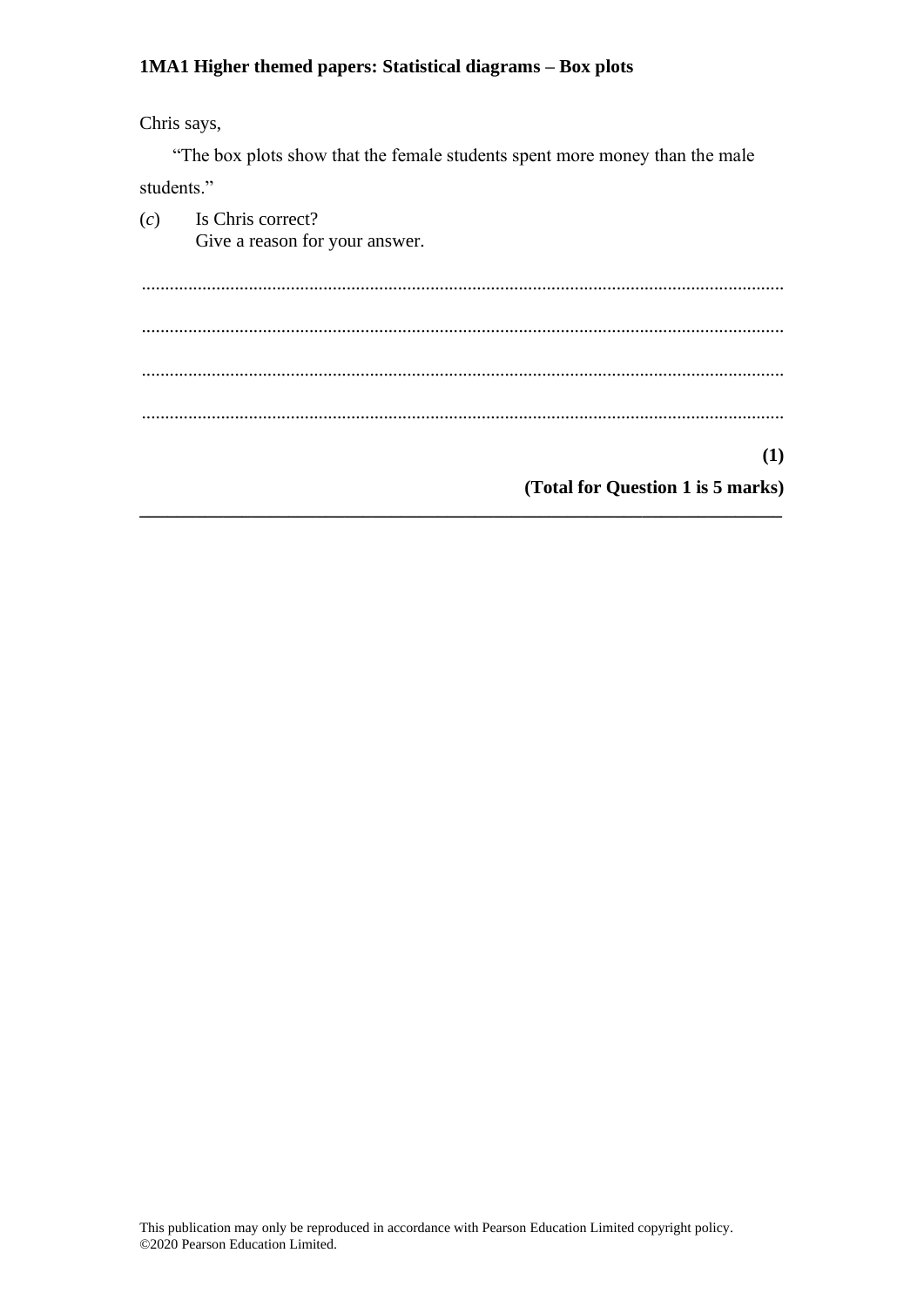

**2** The table gives some information about the heights of 80 girls.

| Least height    | 133 cm           |
|-----------------|------------------|
| Greatest height | 170 cm           |
| Lower quartile  | 145 cm           |
| Upper quartile  | 157 cm           |
| Median          | $151 \text{ cm}$ |

(*a*) Draw a box plot to represent this information. (a) Draw <sup>a</sup> box plot to represen<sup>t</sup> this information.



(b) Work out an estimate for the number of these girls with a height between  $133 \text{ cm}$ and 157 cm. 157 cm.

**\_\_\_\_\_\_\_\_\_\_\_\_\_\_\_\_\_\_\_\_\_\_\_\_\_\_\_\_\_\_\_\_\_\_\_\_\_\_\_\_\_\_\_\_\_\_\_\_\_\_\_\_\_\_\_\_\_\_\_\_\_\_\_\_\_\_\_\_\_**

....................................................... ....................................................... (**2**) **(2)** (**Total for Question 2 is 5 marks**) **(Total for Question 10 is 5 marks)**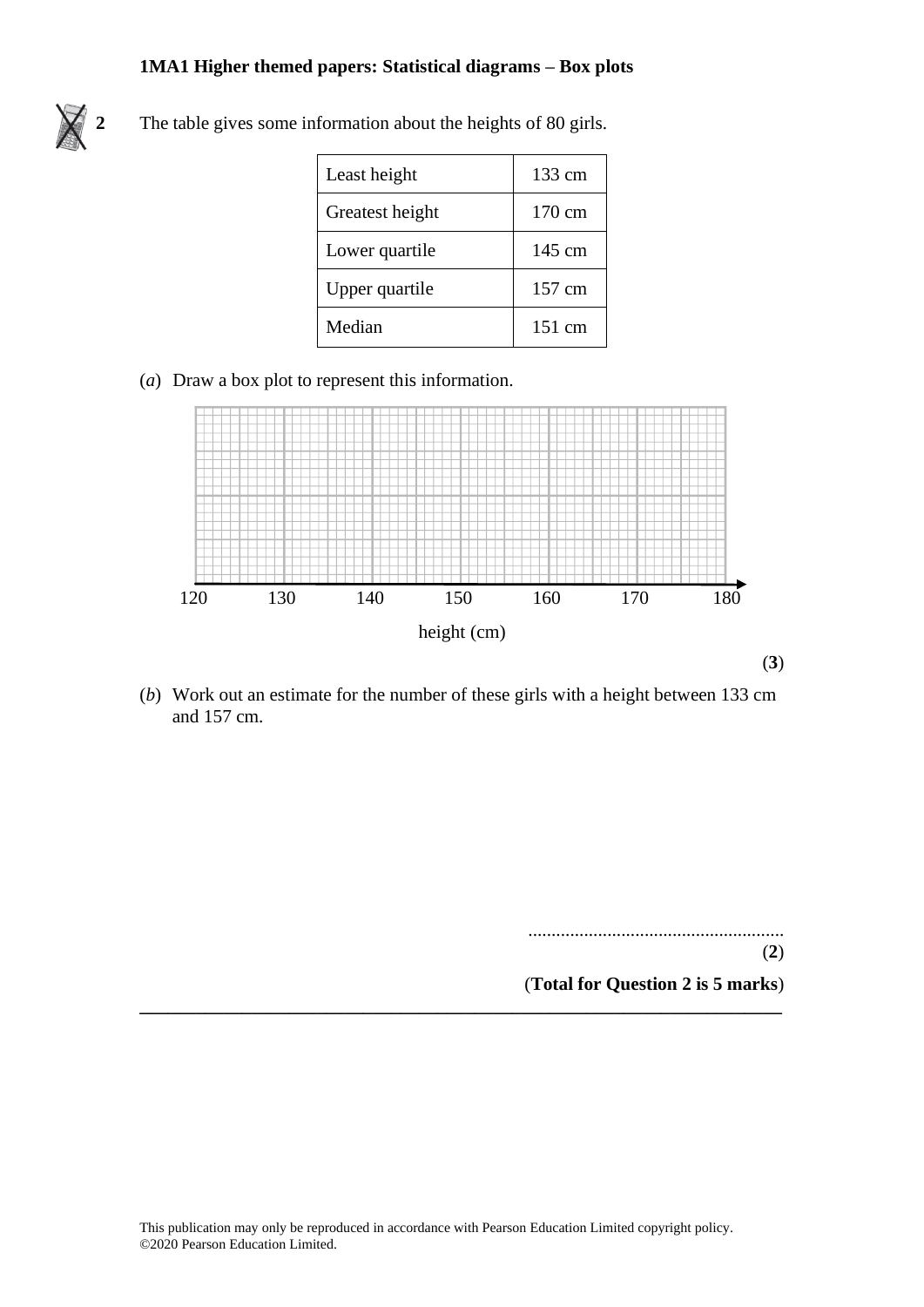### **3** Megan grows potatoes.

The box plot below shows information about the weights of Megan's potatoes.



Megan says that half of her potatoes weigh less than 50 grams each.

(*a*) Is Megan correct?

Give a reason for your answer.

.......................................................................................................................................... .......................................................................................................................................... .......................................................................................................................................... **(1)**

Amy also grows potatoes.

The box plot below shows information about the weights of Amy's potatoes.

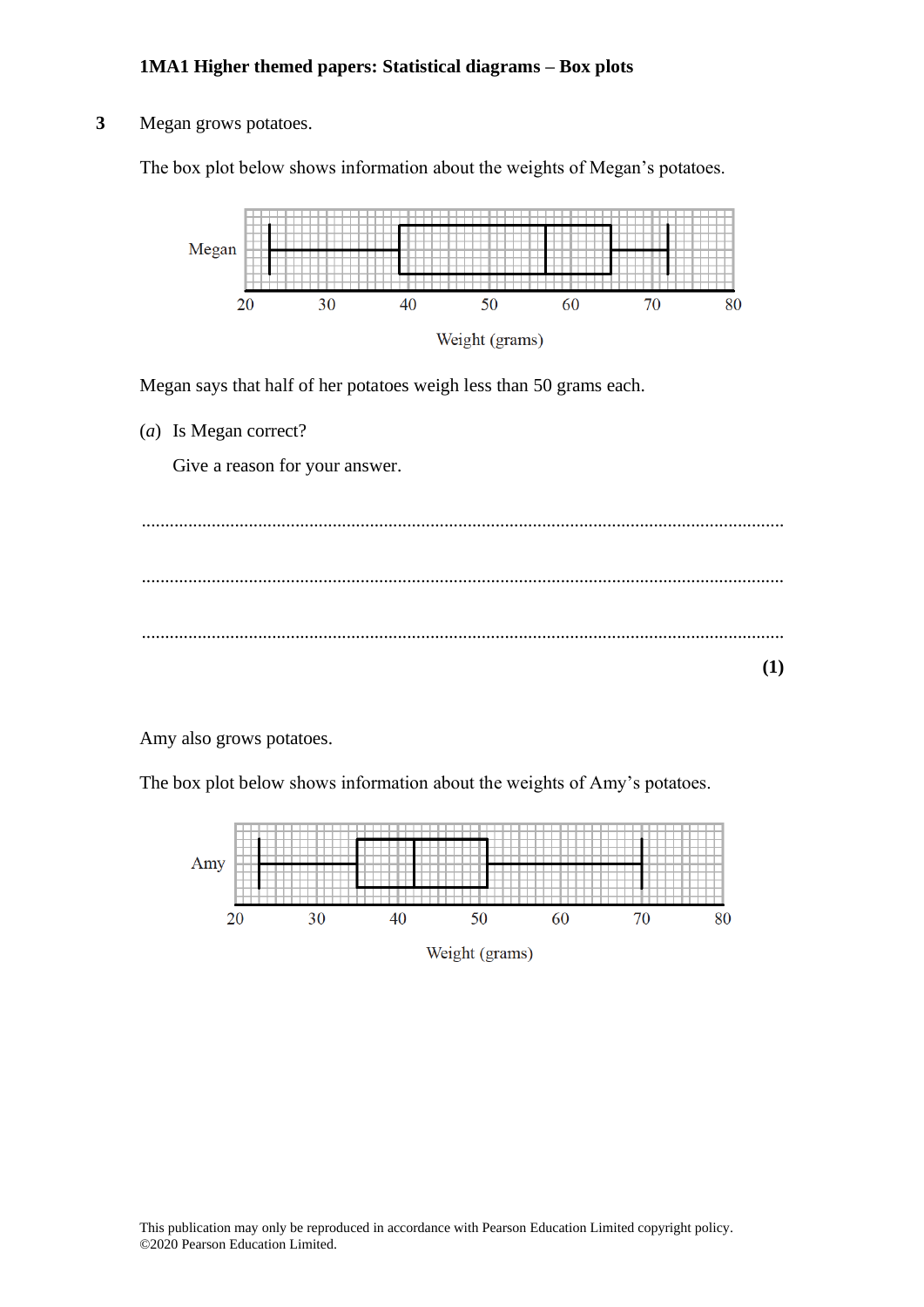(b) Compare the distribution of the weights of Megan's potatoes with the distribution of the weights of Amy's potatoes.

 $(2)$ 

(Total for Question 3 is 3 marks)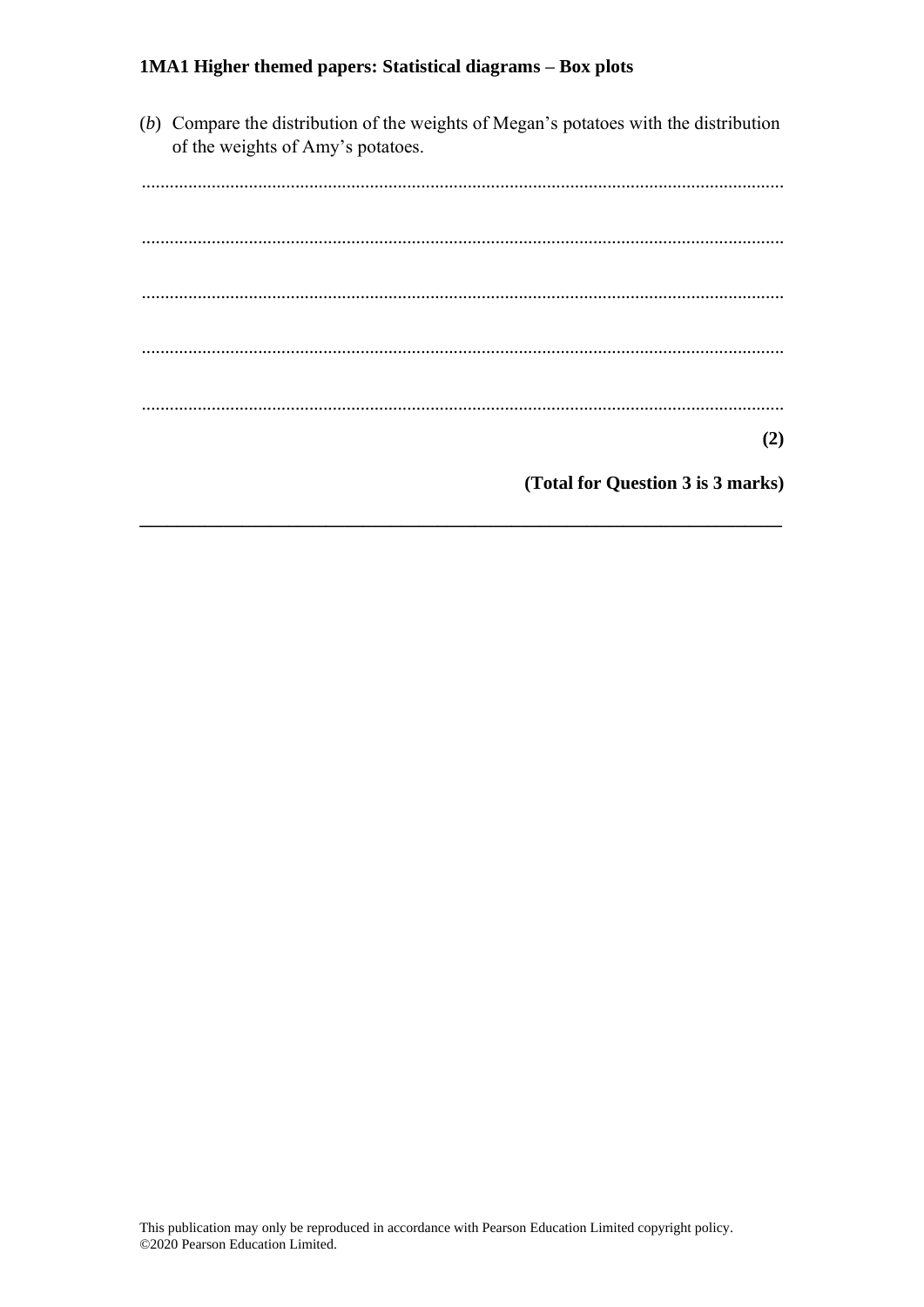

**4** The table shows information about the heights, in cm, of a group of Year 11 girls.

|                     | height (cm) |
|---------------------|-------------|
| least height        | 154         |
| median              | 165         |
| lower quartile      | 161         |
| interquartile range |             |
| range               |             |

# (*a*) Draw a box plot for this information. (a) Draw <sup>a</sup> box plot for this information. (a) Draw <sup>a</sup> box plot for this information.



The box plot below shows information about the heights, in cm, of a group of Year 7 girls.



(b) Compare the distribution of heights of the Year 7 girls with the distribution of heights of the Year 11 girls. of the Year 11 girls. of the Year 11 girls.

.......................................................................................................................................... .......................................................................................................................................... .................................................................................................................................................................................................................................................. .......................................................................................................................................... .................................................................................................................................................................................................................................................. .......................................................................................................................................... .................................................................................................................................................................................................................................................. **(2) (2) (Total for Question 4 is 5 marks) (Total for Question 12 is 5 marks) (Total for Question 12 is 5 marks)\_\_\_\_\_\_\_\_\_\_\_\_\_\_\_\_\_\_\_\_\_\_\_\_\_\_\_\_\_\_\_\_\_\_\_\_\_\_\_\_\_\_\_\_\_\_\_\_\_\_\_\_\_\_\_\_\_\_\_\_\_\_\_\_\_\_\_\_\_ <sup>11</sup> (2)**

This publication may only be reproduced in accordance with Pearson Education Limited copyright policy. ©2020 Pearson Education Limited.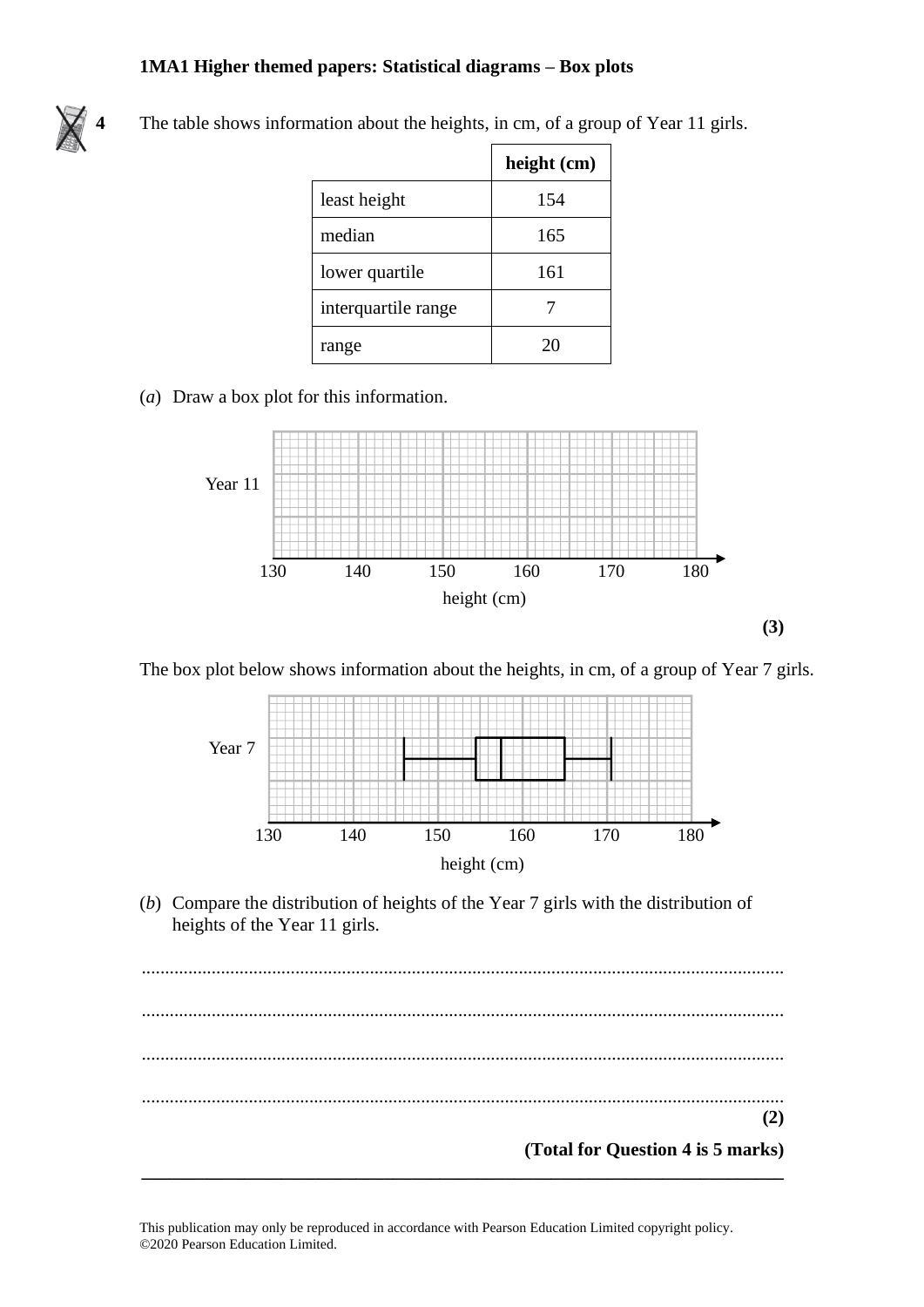**5** The stem and leaf diagram shows information about the heights, in cm, of 23 sunflowers.



On the grid, draw a box plot for this information.



**(Total for Question 5 is 3 marks)**

**\_\_\_\_\_\_\_\_\_\_\_\_\_\_\_\_\_\_\_\_\_\_\_\_\_\_\_\_\_\_\_\_\_\_\_\_\_\_\_\_\_\_\_\_\_\_\_\_\_\_\_\_\_\_\_\_\_\_\_\_\_\_\_\_\_\_\_\_\_\_\_\_\_**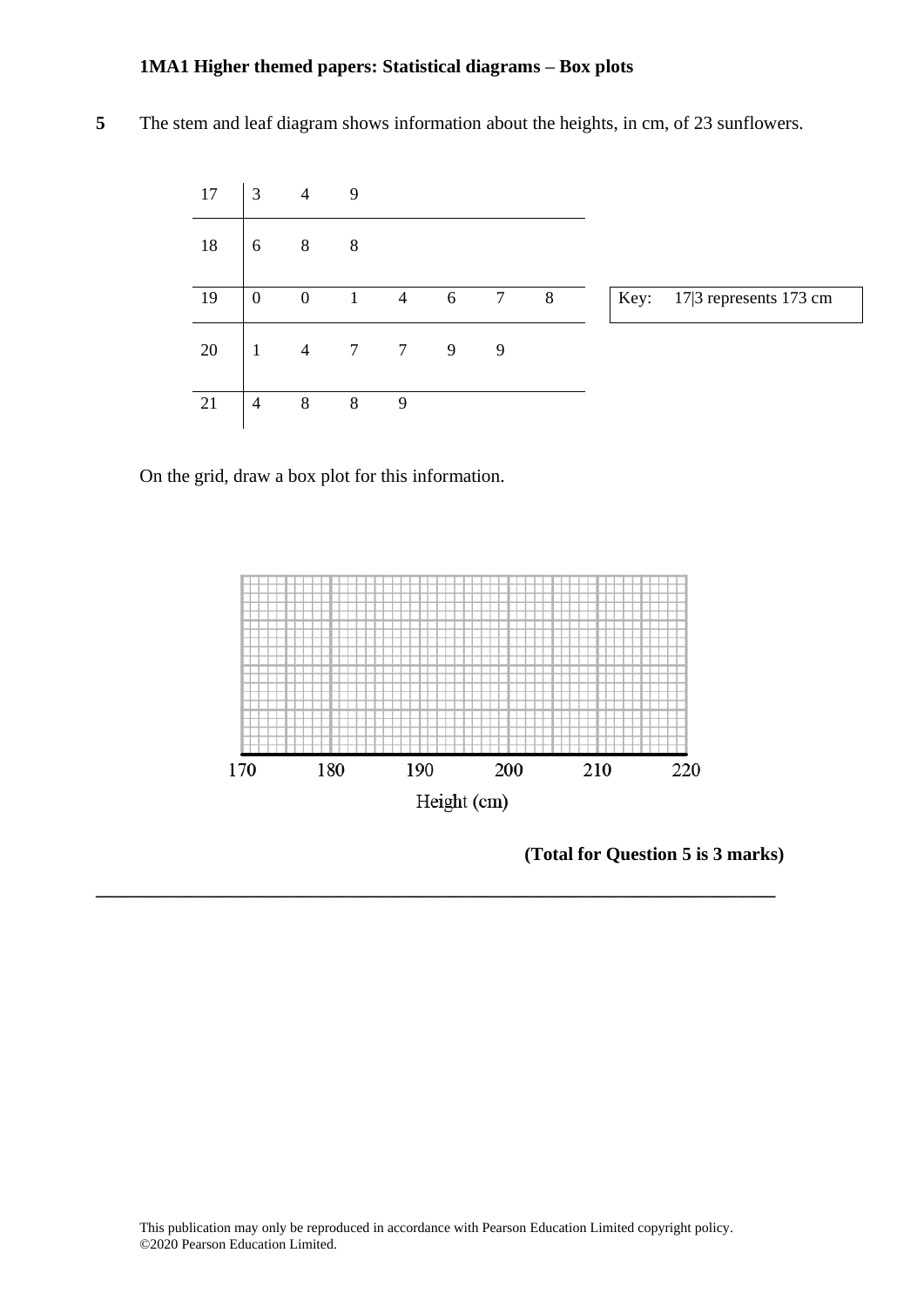#### **1MA1 Higher themed papers: Statistical diagrams – Box plots** 1914 The times the time papers, statistical diagrams – box pr



6 The times that 48 trains left a station on Monday were recorded. the units that 40 trains felt a station on monday

The cumulative frequency graph gives information about the numbers of minutes the The cumulative frequency graph gives information about the numbers of minutes the trains were delayed, correct to the nearest minute. trains were delayed, correct to the nearest minute. 50



The shortest delay was 0 minutes. The longest delay was 42 minutes.  $T_{\text{max}}$  dength delay was  $42$  minutes. The shortest delay was  $\theta$  minutes. The longest delay was 42 minutes.

(*a*) On the grid below, draw a box plot for the information about the delays on Monday. (a) On the grid below, draw <sup>a</sup> box plot for the information about the delays on Monday. ( $a)$ ) On the grid below, draw a box plot for the information about the delays on Monda



48 trains left the station on Tuesday. The box plot below gives information about the delays on Tuesday. The box plot below gives information about the delays on Tuesday. The box plot below gives information about the delays on Tuesday.



This publication may only be reproduced in accordance with Pearson Education Limited copyright policy. ©2020 Pearson Education Limited.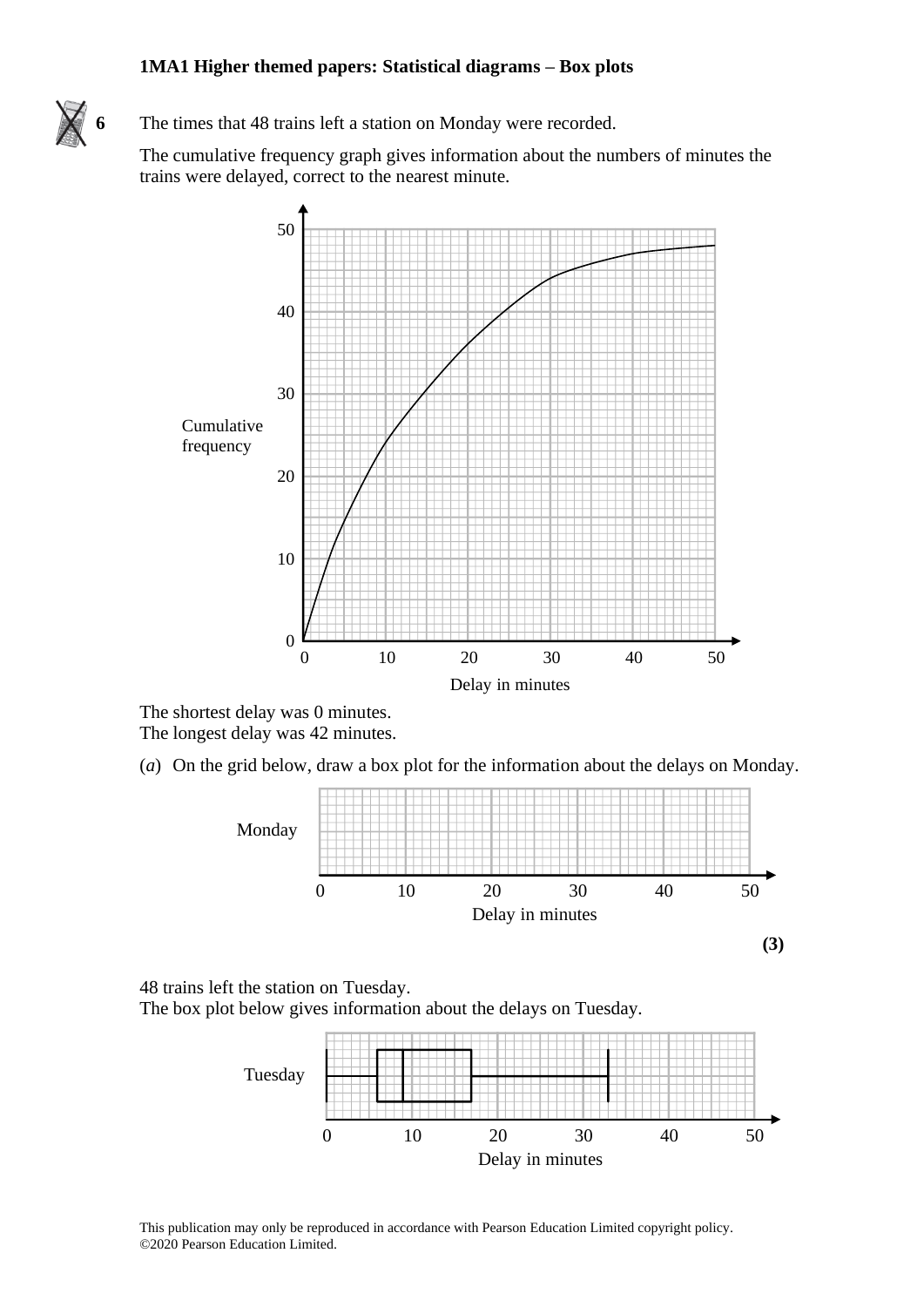(*b*) Compare the distribution of the delays on Monday with the distribution of the delays on Tuesday. .......................................................................................................................................... .......................................................................................................................................... .......................................................................................................................................... .......................................................................................................................................... **(2)** Mary says, "The longest delay on Tuesday was 33 minutes. This means that there must be some delays of between 25 minutes and 30 minutes." (*c*) Is Mary right? You must give a reason for your answer. .......................................................................................................................................... .......................................................................................................................................... **(1) (Total for Question 6 is 6 marks)**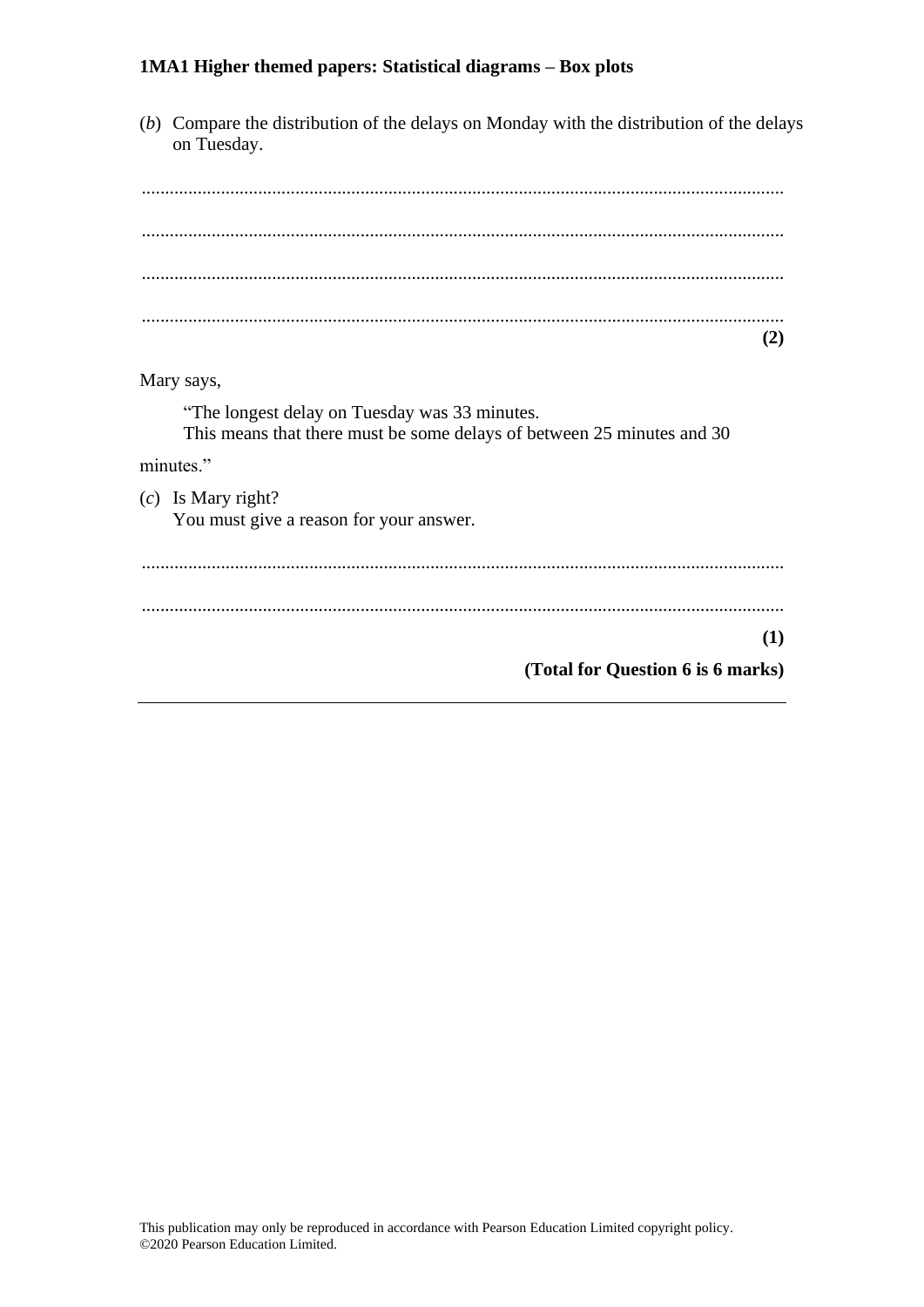**7** Joan measured the heights of students in four different classes.

She drew a cumulative frequency graph and a box plot for each class.



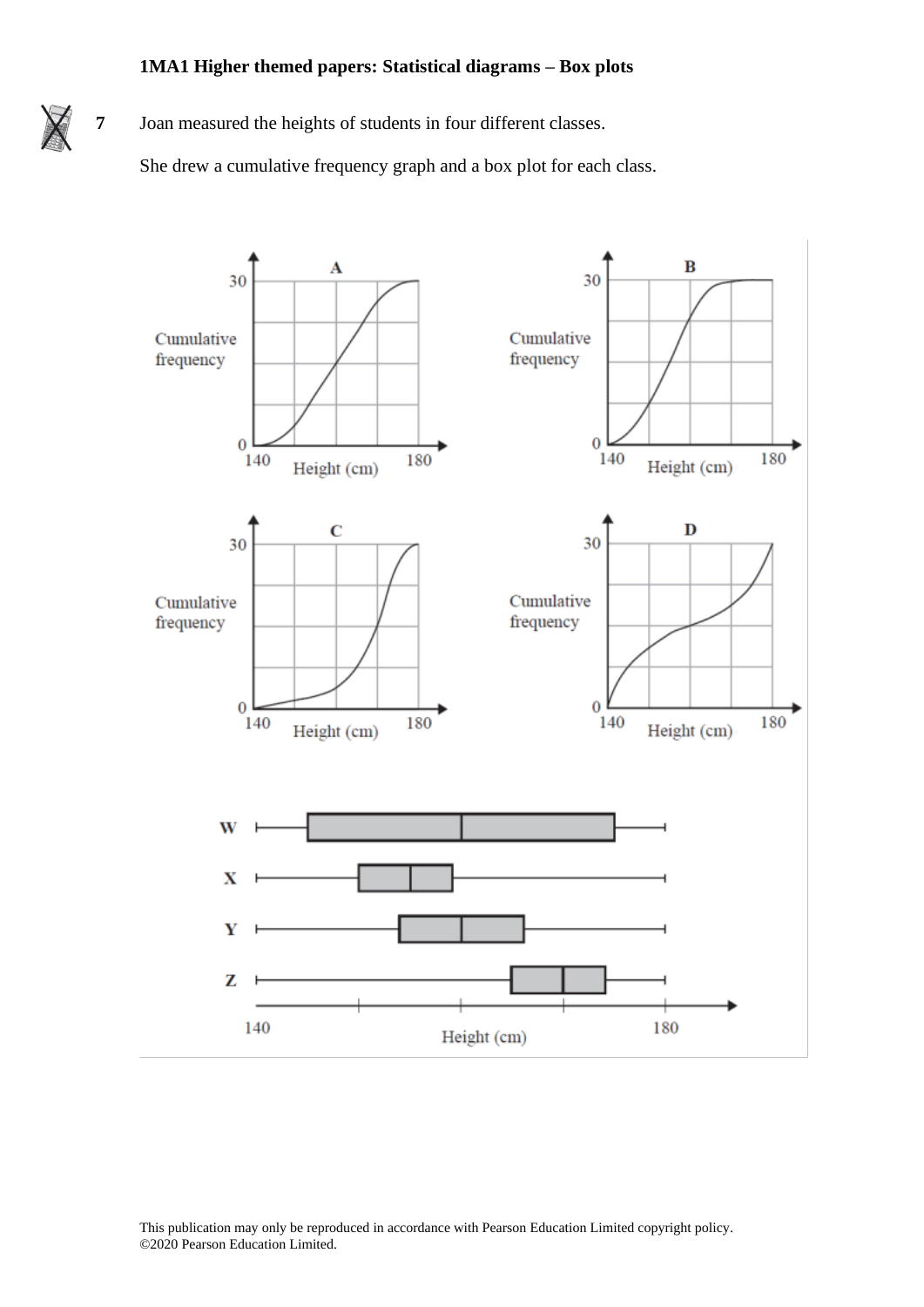| <b>Cumulative frequency</b><br>graph | <b>Box plot</b> |
|--------------------------------------|-----------------|
| A                                    |                 |
| B                                    |                 |
| $\mathbf C$                          |                 |
| D                                    |                 |

**\_\_\_\_\_\_\_\_\_\_\_\_\_\_\_\_\_\_\_\_\_\_\_\_\_\_\_\_\_\_\_\_\_\_\_\_\_\_\_\_\_\_\_\_\_\_\_\_\_\_\_\_\_\_\_\_\_\_\_\_\_\_\_\_\_\_\_\_\_**

Match each cumulative frequency graph to its box plot.

**(Total for Question 7 is 2 marks)**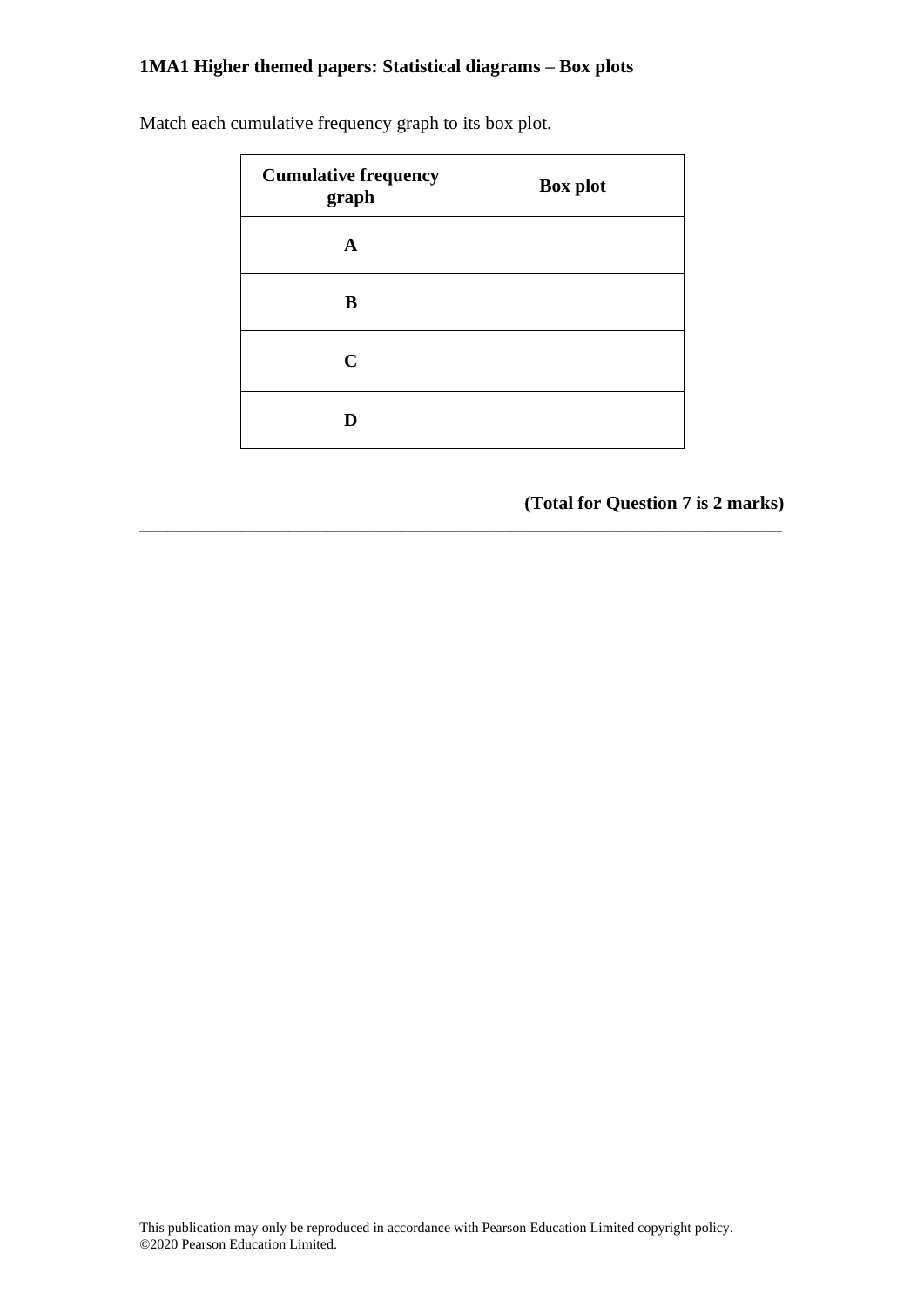### **8** Tom grows tomatoes.

The box plot below shows the distribution of the weights of 15 of Tom's tomatoes.

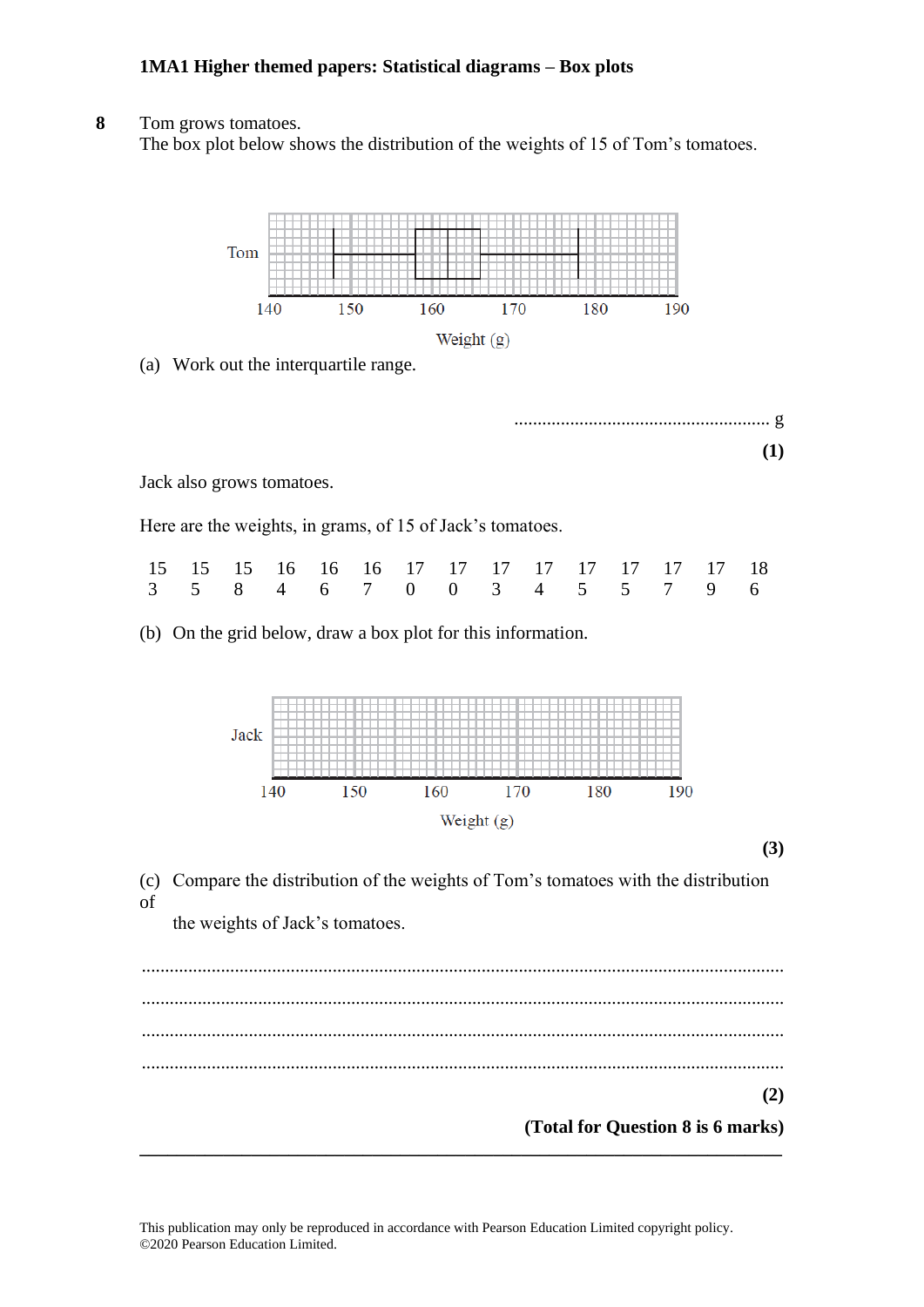**9** The table shows some information about the weights, in kg, of some boxes.

| Minimum | Lower<br>Quartile | Median | Upper<br>Quartile | Range |
|---------|-------------------|--------|-------------------|-------|
|         |                   |        | 46                | СC    |

Ben uses this information to draw the box plot below.



Write down two things wrong with this box plot.

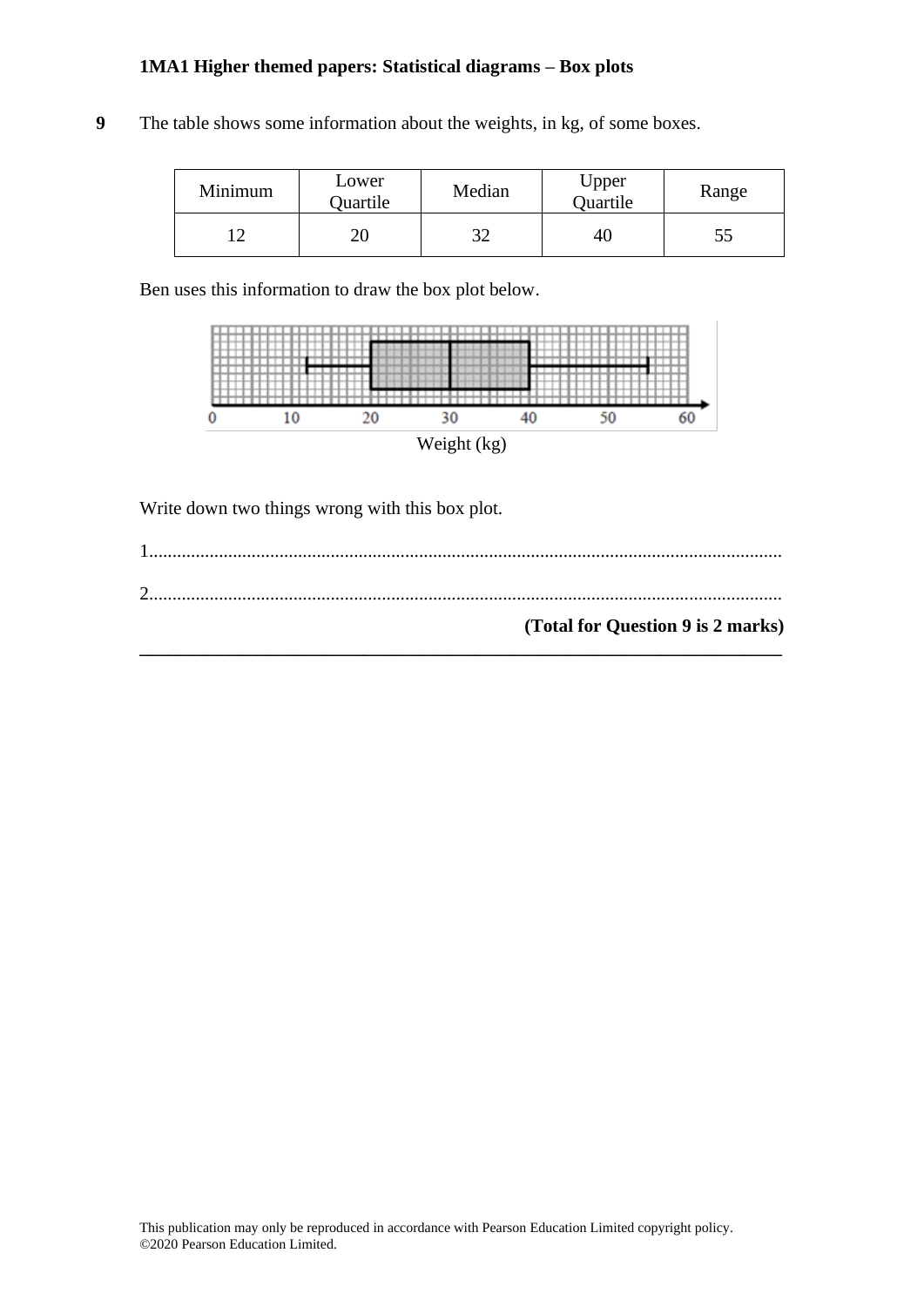#### **1MA1 Higher themed papers: Statistical diagrams – Box plots 9** The stem and leaf diagram shows the ages, in years, of 25 percent ages, in years, of 25 percent ages, in years, of 25 percent ages, in years, of 25 percent ages, in years, of 25 percent ages, in years, of 25 percent ag



**10** The stem and leaf diagram shows the ages, in years, of 25 people.

| $1 \mid 7 \mid 7 \mid 8 \mid 9$ |  |  |  |  |  |
|---------------------------------|--|--|--|--|--|
| 2 1 2 4 4 5 5 6 7 8 9 9         |  |  |  |  |  |
| 3 0 1 2 2 3 4 5 6               |  |  |  |  |  |
|                                 |  |  |  |  |  |

(*a*) (i) On the grid, draw a box plot for this information. (a) (i) On the grid, draw a box plot for this information.



**(3)**

One of these people is chosen at random.  $\sum_{i=1}^{n}$  what is the probability that the probability that the person is 30 years of age or older?

(ii) What is the probability that this person is 30 years of age or older?

....................................................... **(2)**